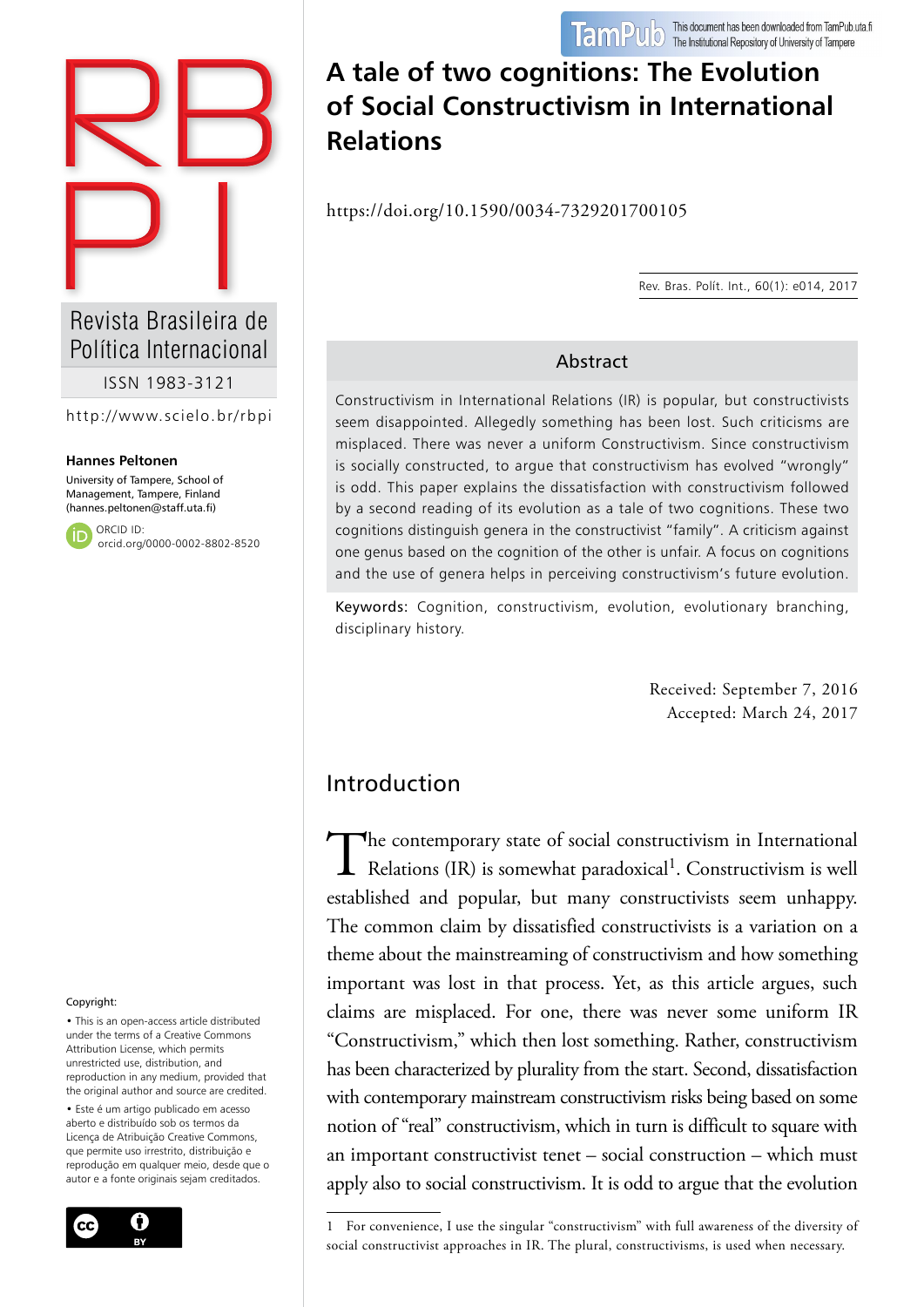of constructivism has somehow been "wrong," because social constructivism is itself socially constructed, thus implying that there is no "right" or "wrong" way for it to evolve. Third, IR constructivism experienced evolutionary branching resulting in two "genera" in the constructivist "family". I distinguish the genera depending on the kind of cognition behind them. Because the history of IR constructivism is a tale of two cognitions, assessing one genus with the cognition used by another genus explains contemporary disappointment with constructivism, but it also highlights how such dissatisfaction is misplaced.

The brief remarks above contain two key concepts which I use in examining the history of constructivism: evolution and cognition. The former needs no further clarification besides reminding my readers that development is not a synonym for evolution. By cognition I generally refer to mental processes of knowing including perception, reasoning, and judgment. For the purposes in this paper, such a rough shorthand is preferable to the more typical vocabulary of epistemology and ontology, because, by talking about cognition, I can talk about them both together and simultaneously. By not using these loaded terms, I avoid old trenches, for instance, regarding which should take priority, which in turn would lead my discussion astray. Moreover, the concept of cognition allows me to show that mainstream constructivism might be inconsistent according to the cognition of more critical constructivists, but it is nevertheless consistent within its own cognition. Finally, cognition enables me to show that what is at stake is not something lost during the evolution of constructivism, but a branching out based on a different but legitimate process of knowing and reasoning.

To make my case, I follow a double reading of constructivism's history, in which I pay special attention to particularly influential works. The next main section provides the first reading in order to outline and explain recent dissatisfaction with constructivism. At the end of that section, I suggest that the discontent may be misplaced. The second main section provides a re-reading of the evolution of constructivism by making use of differences in cognition. The section begins by recalling that constructivism forms a kind of Wittgensteinian family that is socially constructed. As a second step, I argue that despite their significant differences, such early constructivists as Onuf and Kratochwil shared a kind of cognition, a way of reasoning about the world and ourselves in it. This differed from the contemporary mainstream cognition that influenced some constructivists, thus resulting in an evolutionary branching of constructivism. At the end of the paper conclusions are drawn from this re-reading of constructivist evolution in order to provide additional support for the argument that dissatisfaction with mainstream constructivism is misplaced. The conclusion also explains some of the benefits of using the vocabulary which I use in the double reading of constructivism's history, one being the anticipation of future evolution.

## Dissatisfaction with constructivism

By the turn of the millennium, Constructivism had replaced Marxism in the IR "trinity" (Walt 1998, 38)<sup>2</sup>. For some, constructivism's rise was a "success story" (Guzzini 2000); for

<sup>2</sup> As an example, consider that Fritsch (2011) dems (neo)realist, liberal, and constructivist contributions to the role of technology in global affairs, but he ignores Marxist insights to technology and alienation, although they are important themes, as is discussed by e.g. Wendling (2009). Note, though, that including constructivism in such a trinity often leads to the misunderstanding that constructivism is a substantial IR theory similar to, for instance,. structural realism (see Kurowska and Kratochwil 2012, 87).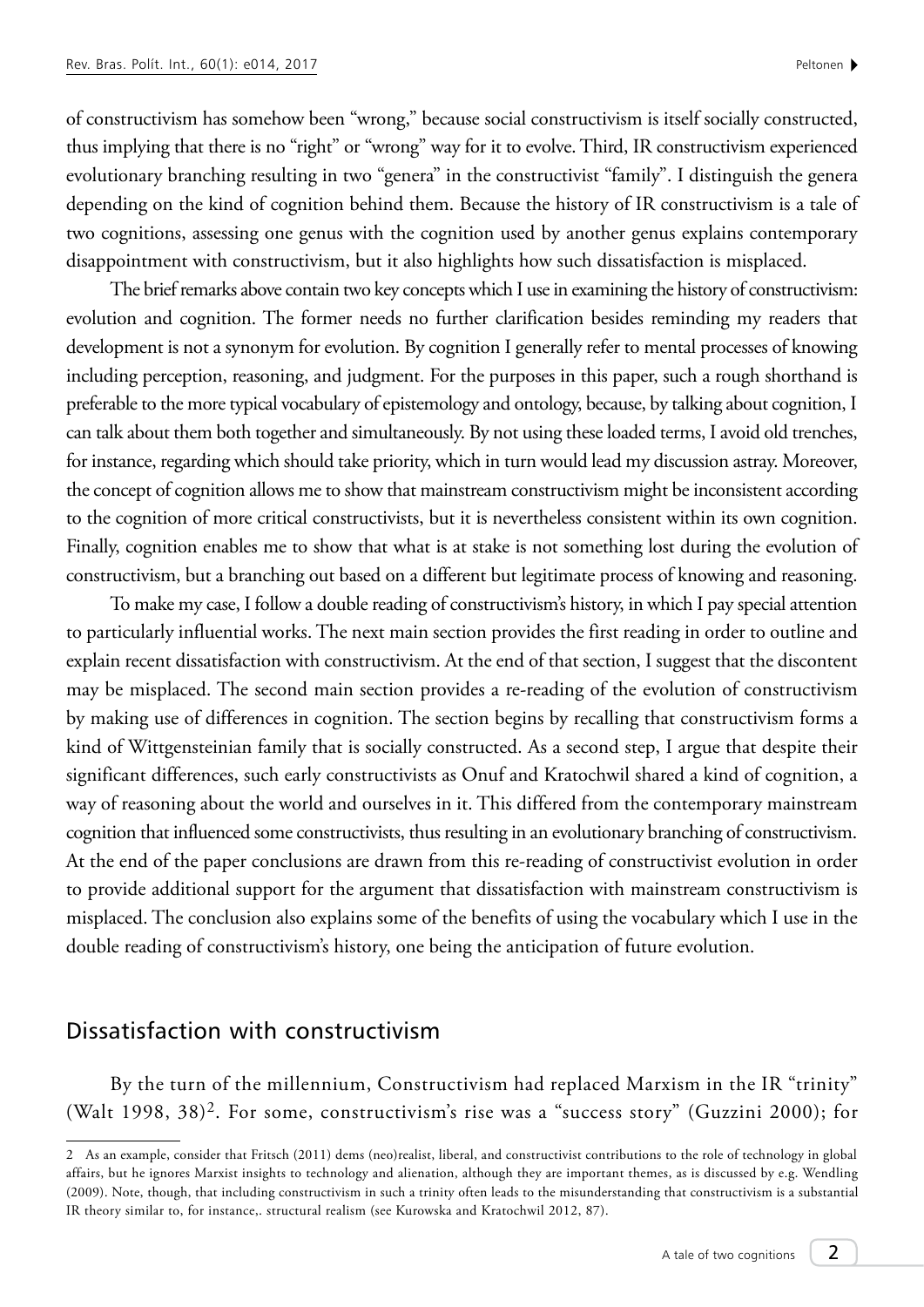others it was "trendy" (Checkel 2004). Social constructivism's journey in IR, from an early position of "dissent" (George and Campbell 1990) to "normal science" (Onuf 2016), has been marked with a number of key contributions, of which two stand out in a particular fashion. Adler (1997) and Wendt (2010) consolidated constructivism and opened it to a wider audience by staking a "middle ground". They emphasized constructivism as *via media*. The aim was to build bridges between constructivism and other approaches, to overcome the abyss between rational and reflective (epistemological) positions. This so-called mainstreaming of constructivism enabled this perspective to solidify its presence and to move from a position of "dissent" to "normal science"3.

Yet, recently many have argued that success has come with a price. To explain, I need to take a brief look at the past evolution of constructivism<sup>4</sup>. I pay special attention to the publications, which others also have identified as crucial in mainstreaming constructivism.

#### Early constructivism

In the beginning there was no "constructivism" in IR. Rather, many diverse approaches were grouped under two general headings: rational and reflective (Keohane 1988). The latter included what became known as constructivism. While no single individual alone can be credited for the emergence of social constructivism in IR, Nicholas Onuf (1989) coined the term for our field, and he is often considered as one of the "fathers" of IR constructivism (e.g. Pouliot 2004, 323; Griffiths et al. 2009). The other "parents" of IR constructivism can be found, for instance, in Wendt's (2010, 3-4) classification of early IR constructivism. According to him, IR constructivism in the 1980s could be divided into three "streams," where John Ruggie and Friedrich Kratochwil represented modernist constructivism, Richard Ashley and R.B.J. Walker postmodernist constructivism, and Spike Peterson and Ann Tickner feminist constructivism<sup>5</sup>. Putting it differently, it was clear from the beginning of the IR constructivist story that no single approach had a monopoly on how social constructivism was understood in  $IR$  – something to keep in mind<sup>6</sup>.

Thus, the IR constructivist family tree has had many roots and (intertwined) stems from the start, and there is no reason why things should now be any different. Here, though, I draw briefly from two influential constructivist books that preceded the consolidation of constructivism.

Onuf (1989) coins the term "constructivism" for IR in his *World of Our Making* and reconstructs the field through an examination of rules and rule, both in social theory and in IR. For the constructivism he represents, in the beginning there was and is the deed. One does not begin with facts, because facts are

<sup>3</sup> Some were highly critical of such moves at the time (e.g. Kratochwil 2000), and other criticisms have been levied more recently.

<sup>4</sup> McCourt (2016) makes a convincing argument about the probable future evolution of constructivism, but I leave a discussion regarding future evolution to another occasion.

<sup>5</sup> In a nutshell, the modernists challenged the rationalities within neo-realism and neo-liberalism, the postmodernists often deconstructed the field through its key terminology, and the feminists demonstrated how gender and gendered roles were constructed, and why that mattered in the study of IR.

<sup>6</sup> See also the genealogical topography in Hynek and Teti (2010, 178).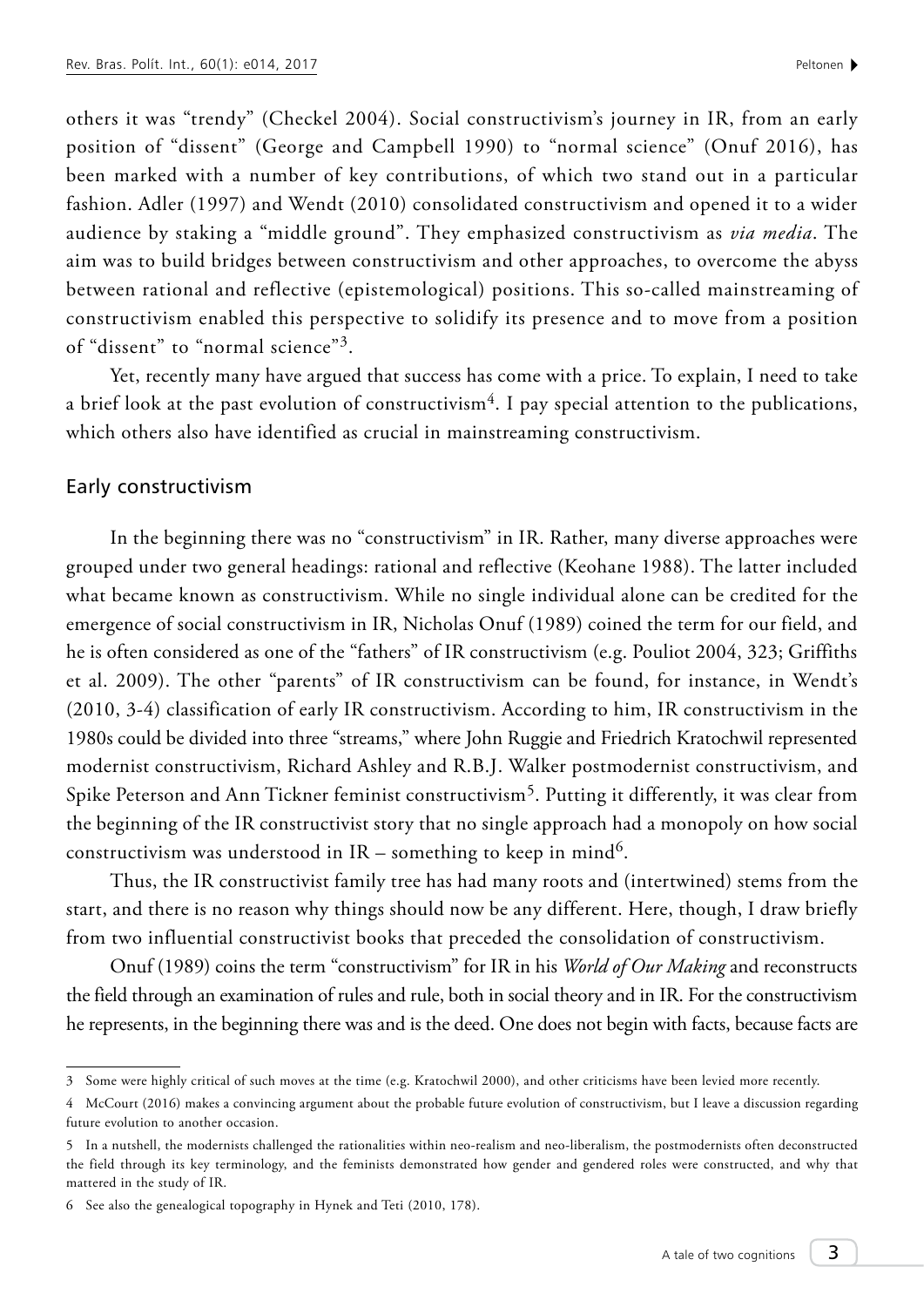not aspects of objective knowledge in the sense that they somehow display an inherent correspondence to reality. Rather, facts, whether social or natural ones, are constructions. The reason why science has a history is exactly because no fact is immune to deconstruction (Fuchs 1992). Statements become facts through the "deletion of modalities" (Latour and Woolgar 1986) that may take several forms. When it becomes too costly to deconstruct them, they become taken for granted or "black boxes" (Fuchs 1992, 46). Thus, because facts are a poor starting position, Onuf begins with deeds: "people *and* societies construct, or constitute, each other" (Onuf 1989, 36, original emphasis).

Onuf 's constructivism bypasses the choice between the world and the word. Epistemological realism would emphasize the world and its existence independently of the mind. The word refers to how the mind orders the world. Onuf's constructivism recognizes the distinctions between the social and the material realities, and the importance of both, but, in his words, they "contaminate" each other while neither is privileged (Onuf 1989, 40). To exemplify, instead of following Ashley (1988) in seeing that one is either outside or within history, Onuf (1989, 43) asserts that we are "always within our constructions, even as we choose to stand apart from them". Here, his emphasis on the deed tries to circumvent any privileging over the word *or* the world, since a deed is "intelligible only as jointly a social construction and natural event, produced by mind yet phenomenal in its own right" (Onuf 1989, 43).

In *Rules, Norms and Decisions* (1989)<sup>7</sup>, Kratochwil shows how rules and norms constitute practices that in turn enable meaning; they operate as "guidance devices" (Kratochwil 1991, 7-14). Rules and norms constitute and give meaning to what a given situation *is* as well as how one ought to understand particular acts or choices (Kratochwil 1991, 98-100). For him, particularly important are the roles which language and discourse have in deciding cases that have no logically compelling solutions. Part of Kratochwil's insistence is that things do not have a meaning in themselves. There is no "essence" to be discovered or to be communicated. Rather, the meaning of things is constructed within their contexts, and since communication or language are the means of both relating to the world and to others in meaning-construction, one ought to pay attention to the various functions that language serves. A hierarchy of rules and norms is of no help because, like in Onuf's argument, there are no firm foundations, because we cannot determine a priori what is relevant in all contexts.

Kratochwil's constructivism emphasizes a way of reasoning rather than a logical proof. Logic alone does not help, because we cannot predict all contexts and circumstances to which a given rule or norm might apply, and there can be equally "good" solutions in many, if not in most contexts, but in practice we must nevertheless act and decide. Like judges must come to a judgment even in "tough" cases, so must we decide over competing, incompatible choices in tough situations, not to mention to first understand in what situation we find ourselves. Rules and norms (and values to the extent that they inform attitudes) provide the basis for such decisions, but they must be accompanied by a style of reasoning familiar to law: social scientists should be more like judges.

<sup>7</sup> For page references I use the 1991 paperback edition.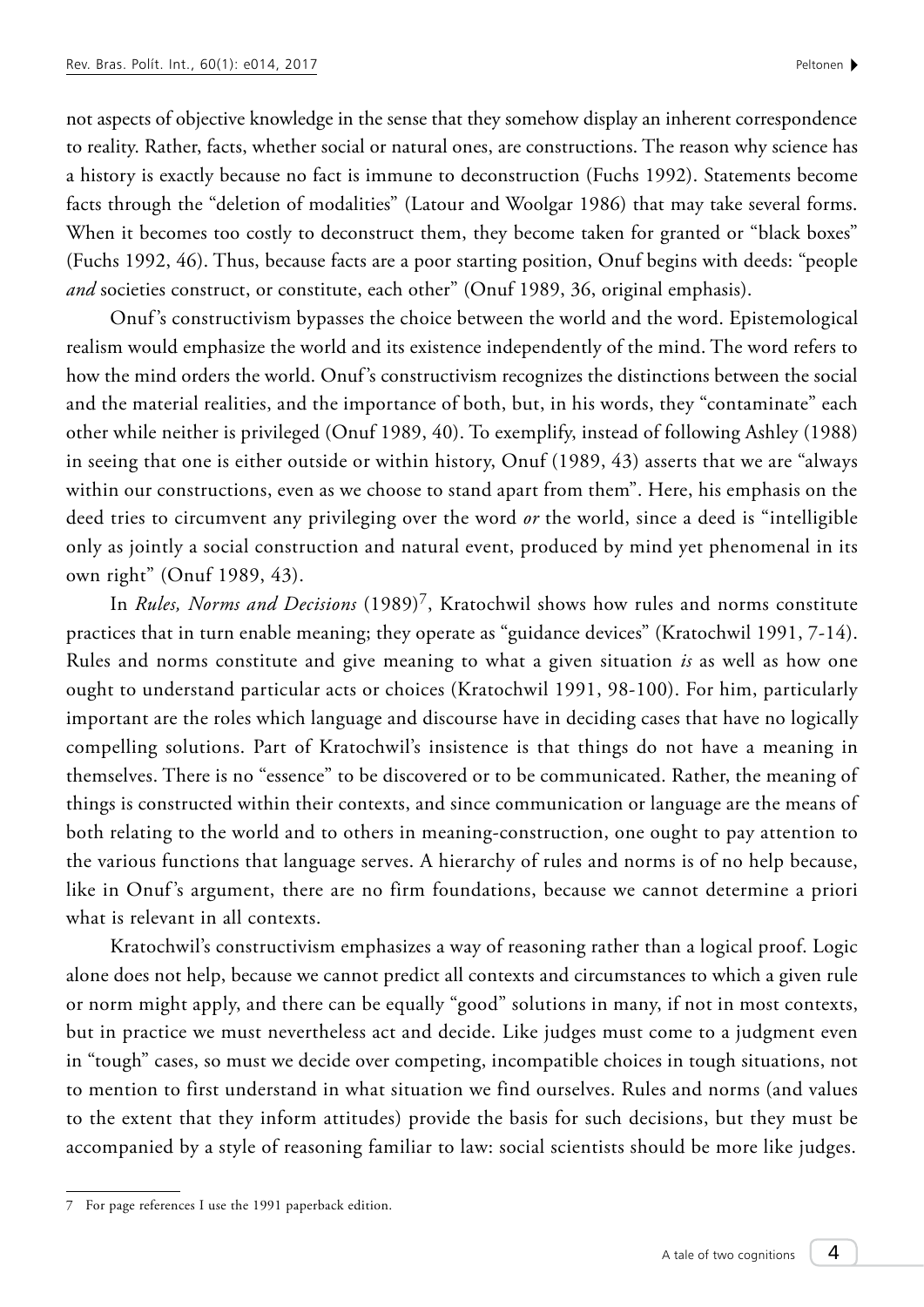Both *World of Our Making* and *Rules, Norms and Decisions* challenged the IR discipline without promising a grand theory of IR. They are social theories, not substantive theories of IR. Both argue that the world was not simply "out there" for us to observe (empiricism). Rather, the social world is one of artifice, continuously constructed through our own deeds, conceptualizations, perceptions, rules, and norms. Moreover, the material world was also not given. Certainly, the material world is "there" for both, but being "there" is meaningless by itself. We access and act in the world through our deeds and languages, which then convey meanings to others. Or as Michel (2009, 405) puts it, "we as humans have no possibility to encounter matter as matter independent of our concepts of the world and anything in it". It is of little (practical) interest to speculate about the material world independent of us, because we can only access and give meanings to it through different media. For both Kratochwil and Onuf, the meaning of the material world is not, - and cannot be - independent of our conceptualizations and perceptions of it.

#### Consolidating constructivism by building bridges

A number of IR scholars welcomed early constructivism to the field, and many important constructivist works followed (e.g. Wendt 1992; Klotz 1995; Biersteker and Weber 1996; Finnemore 1996; Katzenstein 1996; Finnemore and Sikkink 1998). Yet, constructivism remained more of a disciplinary curiosity than part of the mainstream until it was translated to a wider audience, especially by Adler and Wendt.

In *Seizing the Middle Ground*, Adler (1997) presents how constructivism can be understood in a way that builds bridges to other IR approaches. For him, debates over constructivism were not "science versus literary interpretation or 'stories', but at stake were the nature of social science itself and, therefore, of the discipline of International Relations" (Adler 1997, 320). Some of these debates are misguided. Constructivism is not at the opposite end of a spectrum from realism or liberalism, because it is not a theory of politics, but a social theory. Rather, Adler argues, constructivism is the middle ground between structuralism and individualism, and between materialism and idealism (Adler 1997, 331, esp. figure 1). This is because constructivism focuses on individuals within social structures, and because it does not deny the material world. Instead, according to Adler, it emphasizes the role of ideas in understanding and relating to the material world. In Adler's sense, constructivism does not privilege any of the four "-isms", but rather combines their key insights about the social world.

In *Social Theory of International Politics*, Wendt (2010) outlines a *via media* constructivism, located between positivist and post-positivist approaches. One of his main concerns is ontology; we must all "do" ontology, "because in order to explain how the international system works [we] have to make metaphysical assumptions about what it is made of and how it is structured" (Wendt 2010, 370). For him, power and interest are not simply in the domain of materialism, because their meaning and content are constituted by ideas and culture. Regarding the meta-level,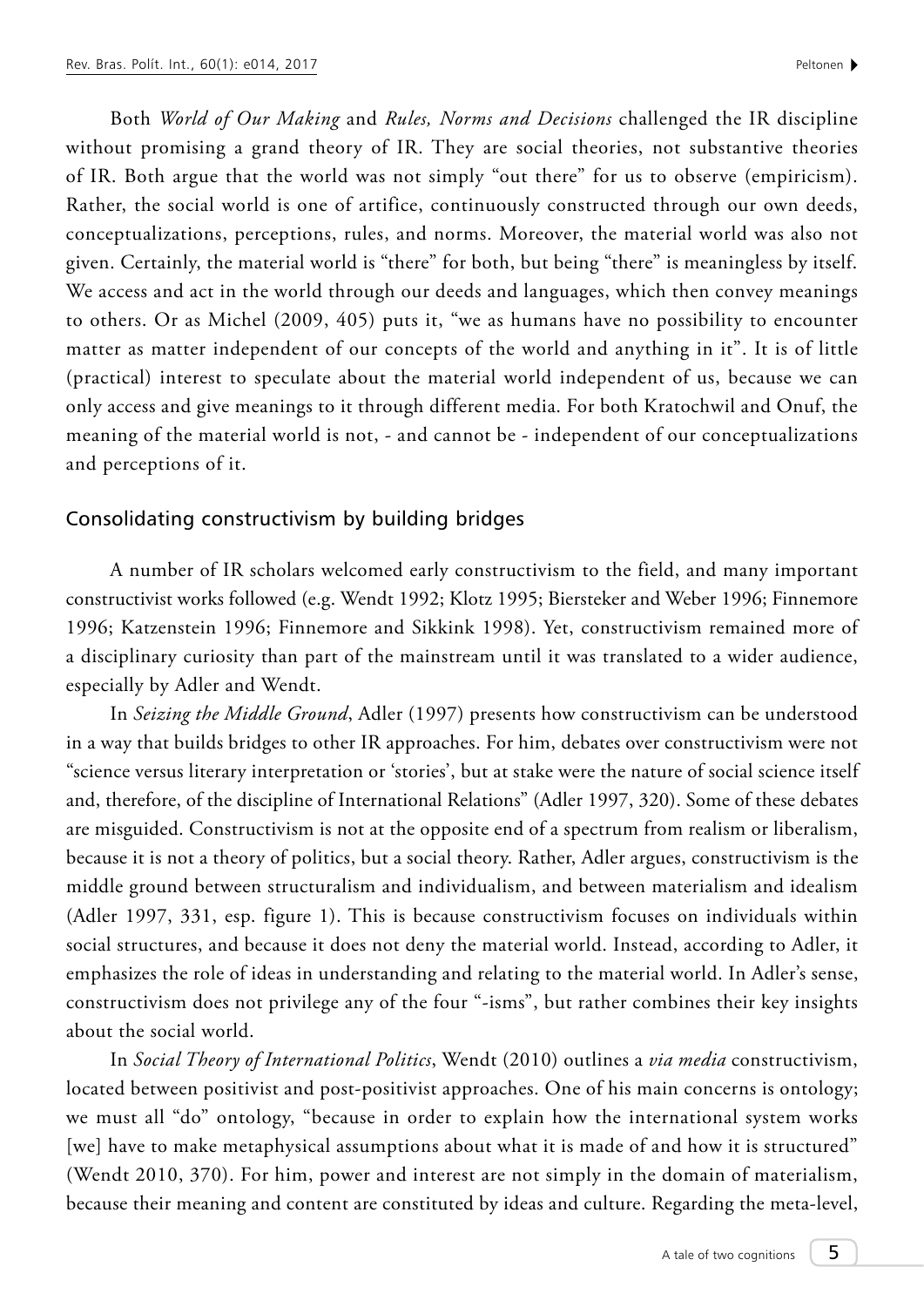though, Wendt rejects the claim that constructivism is incompatible with positivist epistemology. "There is," for him, "nothing in the intellectual activity required to explain processes of social construction that is epistemologically different than the intellectual activity engaged in by natural scientists" (Wendt 2010, 372). Both social and natural sciences focus on explaining causal patterns and their effects. And even though there are two kinds of questions "necessary to the scientific enterprise, causal and constitutive", he claims that we can treat them as the same, more or less (Wendt 2010, 372-73).

#### Dissatisfaction in something lost

All four, Adler, Kratochwil, Onuf, and Wendt agree that ideas matter, but the question is how to study them, and what kind of knowledge one may obtain. For all, the social world is one of artifice, and our ideas inform us regarding the meaning of things. Yet, where Kratochwil and Onuf challenged prevailing IR mainstream notions of science, Adler and Wendt sought a dialog with the various ontological and epistemological positions prevalent within the field. And it worked; constructivism became evermore popular. Simultaneously, though, constructivism was mainstreamed, because, by following Adler or Wendt, one could hold on to one's mainstream understanding of scientific explanation, particularly causal explanation<sup>8</sup>, without needing to embrace the more radical alternative offered by Kratochwil and Onuf. It sufficed to include into one's research program the notion that ideas, norms, or identities matter, but one does not need to adopt new methodologies or ways of reasoning. And this, to many, is cause for dissatisfaction.

According to Hynek and Teti (2010), early IR constructivism was normalized, and this process of normalizing resulted in "purging" constructivism of its early critical potential, and in a "hijacking" of the notion of critical by approaches that are neo-utilitarian. In the process, they argue, constructivism lost its early critical potential. For McCourt (2011), the thing lost is reflexivity of the social construction of our knowledge about the socially constructed objects we study. Hofferberth and Weber (2015, 75) also argue that something important was lost in translating – mainstreaming – social constructivism to the wider IR audience, namely "the insight that norms are constantly renegotiated in social interaction", which has resulted in cultural-determinist research framework ill-equipped to study and explain change. This argument is supported by Kurowska (2015), Subotic (2015), and Zarakol (2015), all of whom, in their own ways, show what sensitivity to positioning the researcher within a socially constructed field means in practice. Generally speaking, then, there are variations on a theme of constructivism having lost something while becoming more popular.

To illustrate these variations, I turn to a recent categorization of IR constructivisms by Kurowska and Kratochwil (2012). An examination of how constructivisms have recently been

<sup>8</sup> As an example, consider the claim that "constructivism attributes *structural* and *primary* causal status to ideas and institutions" (Schimmelfennig 2002, 419, original emphasis). This seems to understand ideas and institutions as causes – something quite different from Kratochwil's and Onuf's arguments.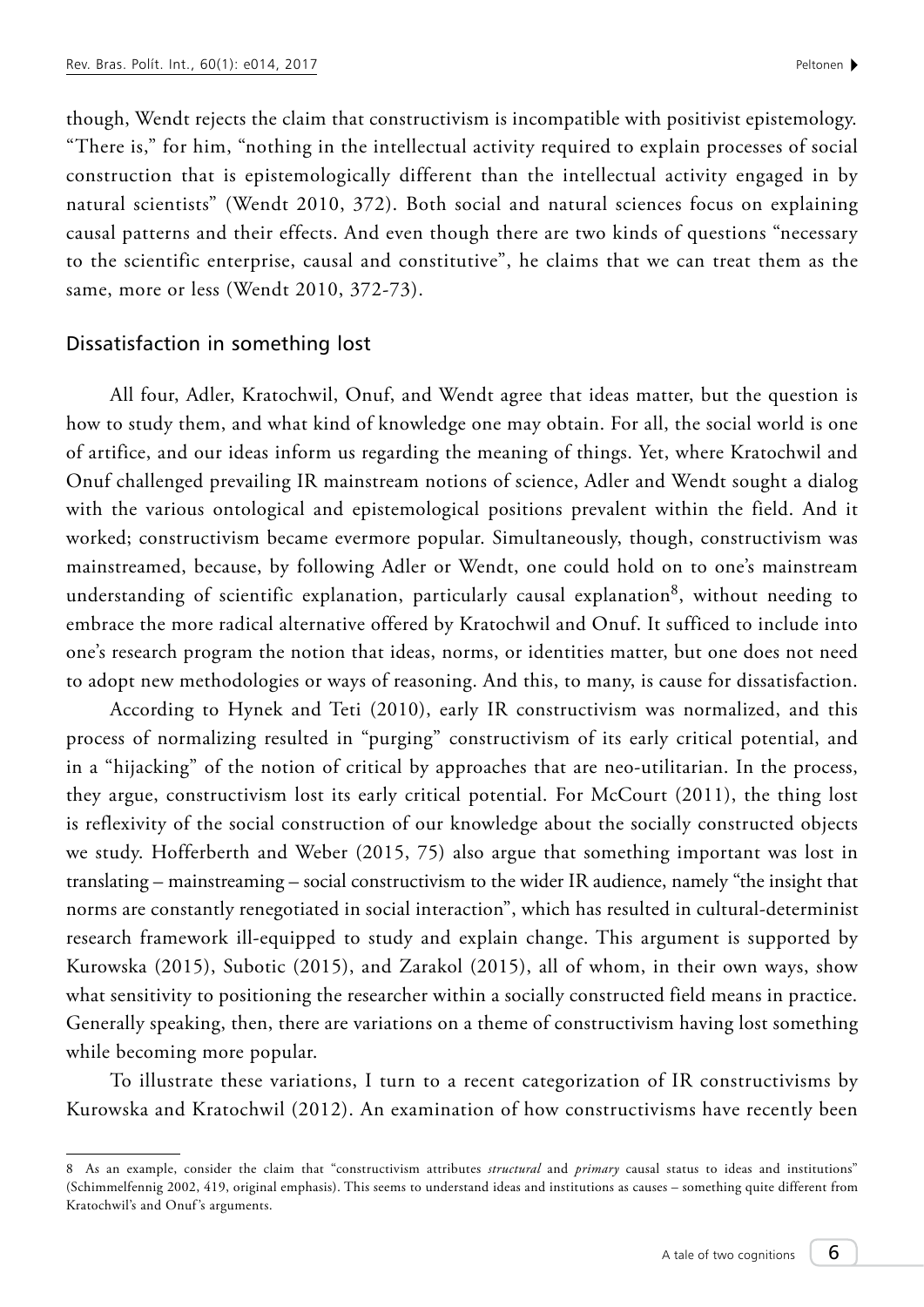categorized is useful, because it reveals the reason for dissatisfaction. Other examples would be possible, because implied dissatisfaction has also been present in earlier categorizations of constructivisms. Consider, for example, a distinction between conventional and critical constructivisms (Hopf 1998), where the implication seems to be that conventional constructivisms are not critical<sup>9</sup>. A more neutral divide has been between modest and radical constructivisms, expressed through a rough division between modern and postmodern constructivist approaches (Price and Reus-Smit 1998), but also here arises an implication regarding "good" constructivism depending, of course, on one's view on postmodernism. Yet, I briefly examine the distinctions made by Kurowska and Kratochwil, because the labels they have already chosen are illuminating: mainstream and consistent constructivism.

For Kurowska and Kratochwil (2012, 88), mainstream constructivism is marked by a support for the scientific method due to its alleged guarantee of producing warranted knowledge. They argue that mainstream constructivism has "submitted to 'the illusion of science' … and re-opened the fundamental contradiction between intersubjective ontology of the social world and the positivist epistemology for studying it". In contrast, for them, consistent constructivism rejects the possibility that scientific realism is compatible with a consistent constructivist perspective. Where mainstream constructivists believe that there are such things as hard data, which can settle (scientific) questions, consistent constructivists argue that even so-called hard data are "based on conceptual choices and do not speak for themselves" (Kurowska and Kratochwil 2012, 88). As Kurowska and Kratochwil emphasize, unlike mainstream constructivism, consistent constructivism argues that we never test against "the world," "reality," or "the things themselves," but only against other theories or conceptions about the world or reality. For consistent constructivists, then, "truth is not a property of the 'world out there' but is always relative to the system of meaning within which particular actors are embedded" (Kurowska and Kratochwil 2012, 90). This means that "the observing subject and object cannot be separated but are mutually implicated" (Kurowska and Kratochwil 2012, 95), which contradicts the mainstream constructivist belief that a researcher can distance herself from the objects being studied<sup>10</sup>.

In sum, Kurowska and Kratochwil's labels express the overall dissatisfaction with the state of IR constructivism. The popular versions of constructivism, the mainstream, are inconsistent. Reversely the implication seems to be that non-mainstream versions of constructivism are consistent.

#### Misplaced dissatisfaction?

I sympathize with the discontent constructivists; they have identified important concerns in the state of IR constructivism. Yet, some of the dissatisfaction may be misplaced.

<sup>9</sup> Note also the distinction some make between thick and thin constructivism (as e.g. in Hay 2002; Marsh 2010), where the implication seems to be similar to Kurowska and Kratochwil's categorization.

<sup>10</sup> See the rest of the chapter for three examples of consistent constructivist research on the EU's Common Security and Defence Policy.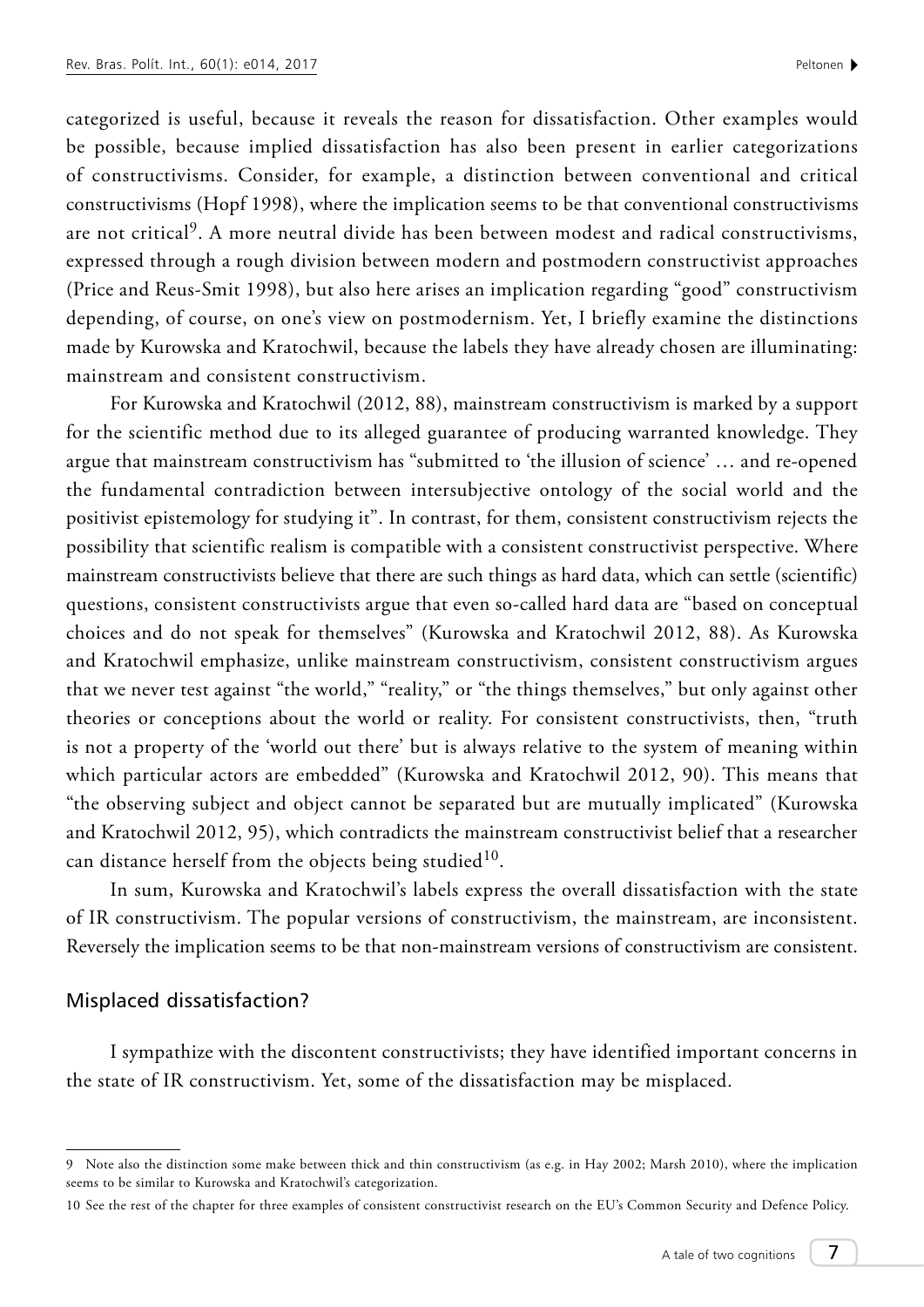For one, there could easily be a marginalized version of constructivism, which is inconsistent, and at least to that extent, the labels "mainstream" and "consistent" constructivism are less than ideal. Thus, while some categories are necessary for us to structure and make sense of the world and ourselves in it, labeling is often counterproductive and inaccurate (see e.g. Fierke 2003).

Second, in this particular case of contemporary IR constructivism, there is a risk of judging all versions on the basis of a single set of criteria, and that may be inappropriate. Mainstream constructivism appears inconsistent to Kurowska and Kratochwil due to what they consider as legitimate and valid according to *their* cognition (see below). Mainstream constructivism could be consistent, or could be applied consistently, but according to its *own* cognition.

Here, one is reminded of a challenge early constructivism encountered, that constructivism, among other "reflective" approaches, should share the meta-theoretical standards of "rational" approaches (Keohane 1988)<sup>11</sup>. Such a requirement was unfair to early constructivism, because it would have effectively transformed a reflective approach into a rational approach; while the whole point of the earlier "dissent" (George and Campbell 1990) was to demonstrate that there are other legitimate standards, and that rational standards were not necessarily always the best. This time, though, the challenge seems to be reversed and made within the constructivist family: mainstream constructivisms are called to adhere to the same standards as non-mainstream constructivisms. This risks being an unfair requirement, because it would effectively transform them to something they are not.

The arguments that some forms of social constructivism lack something and that something was lost along the way, combined with the noticeable dissatisfaction about the current state of IR constructivism, seem to arise from a notion that there is some "proper" kind of constructivism. Instead, IR constructivism has evolved in its own ways, and much like in biology, it makes little sense to say that a particular evolutionary path was "wrong". For consistent constructivists to be consistent, they ought to accept that IR constructivism has evolved, even if not in the way that they would have preferred. Otherwise, they risk being inconsistent constructivists themselves by forgetting an important constructivist insight: social constructivism is also socially constructed. Therefore, it is subject to social re-construction and change, which is what has happened.

## Another look at the evolution of IR constructivism

Given my argument about the misguided dissatisfaction regarding the current state of IR constructivism, another look at the evolution of social constructivism is important. In this re-reading, I first emphasize the social construction of constructivism by characterizing constructivisms as a Wittgensteinian "family", which allows calling diverse approaches constructivist, even if no single characteristic is shared by all. As a second step, I tell the evolution of constructivism as a tale of

<sup>11</sup> Note also that using these labels may imply that reflective approaches are not rational.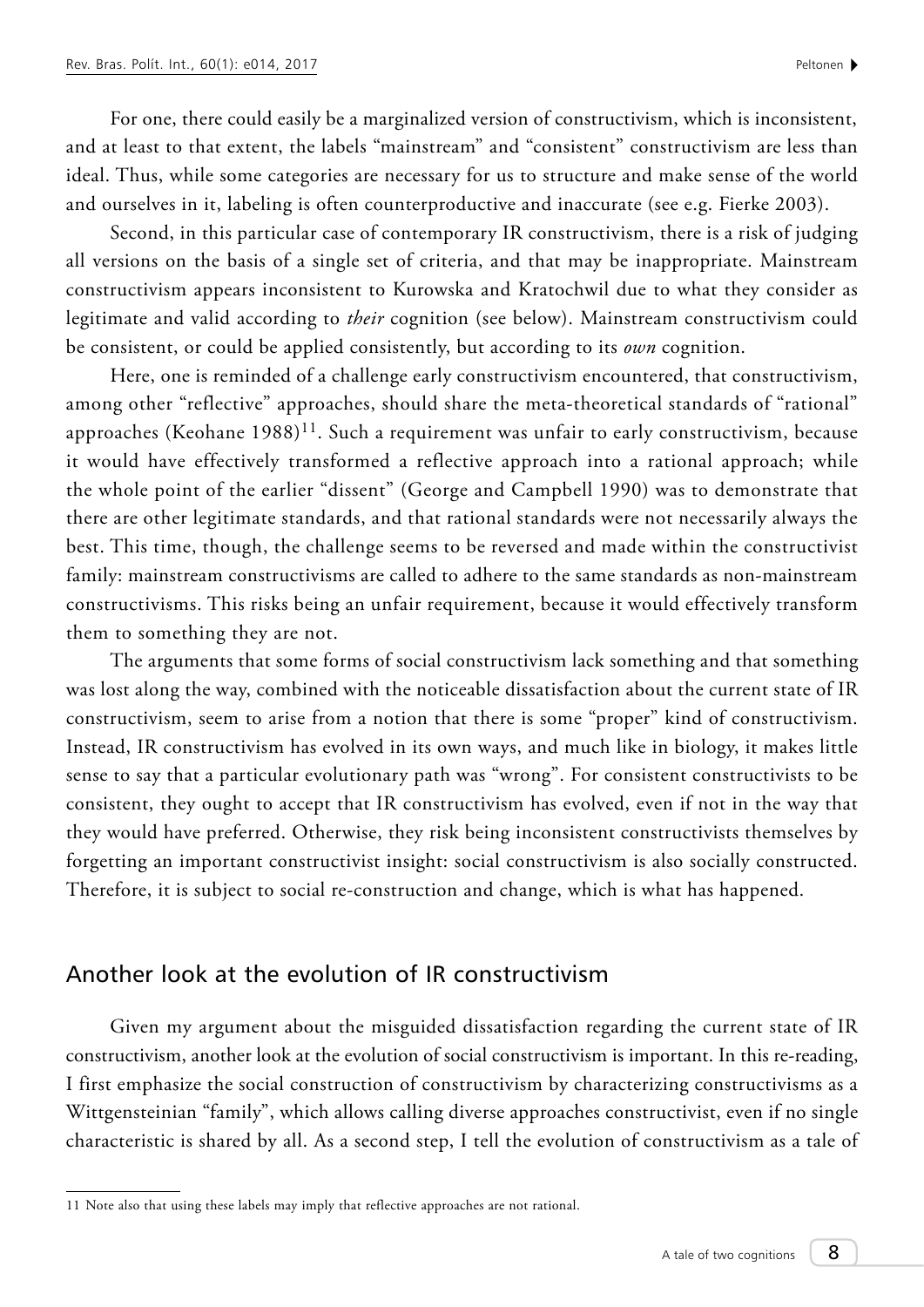two cognitions. The two cognitions distinguish two genera within the constructivist family<sup>12</sup>. As evident, I draw (very) loosely on some concepts from biological taxonomy, but only for heuristic purposes in order to highlight how the evolution of social constructivism can be told without holding on to some notion of what social constructivism ought to be (and being disappointed in those forms that do not correspond with it).

### A socially constructed social constructivist family

There "is indeed not one constructivist theory, but a range of constructivist positions" (Risse and Wiener 1999, 776), and there is a number of ways to order this range of constructivisms, as I briefly noted above. Within such broad categories lie subdivisions of constructivist positions, ranging from realist to feminist constructivisms and beyond, with some having representatives, for example, in both modern and postmodern "camps." The difficulty of ordering constructivisms is well illustrated in the complex "genealogical topography of constructivism" by Hynek and Teti (2010, 178).

Part of the reason for the wide variety of constructivist approaches is a lack of consensus about whether constructivism in IR is an ontology, methodology, or epistemology (Barkin 2003, 325). For instance, Risse and Wiener (1999, 778 emphasis added) argue that constructivism, while not a substantive theory of IR like (neo)realisms or (neo)liberalisms, is "a meta-theoretical approach offering *an ontology* which differs from, say, rational choice". In contrast, Barkin (2003; 2010) has argued that realist theory is compatible with constructivist *methodologies*, and that constructivist *epistemology* is compatible with classical realist theory<sup>13</sup>.

Given the wide variety of constructivisms and disagreement over what it is even at the meta-level, one is tempted to ask what do they all have in common? Traditional categorization requires that all of these different approaches must share at least one characteristic in order to qualify as constructivist.

Yet, this question is difficult to answer. Consider Pouliot's (2004) argument that social facts are the "essence" of constructivism. He argues that social facts "constitute the building blocs of socially constructed reality" (Pouliot 2004, 329). They "provide constructivists with 'foundations of reality'" (Pouliot 2004, 332). For him, "social facts constitute the only 'foundations of reality' upon which constructivists can build knowledge about global politics and social life in general" (Pouliot 2004, 320). While Pouliot is correct in this argument, a problem arises if one subscribes to traditional categorization: constructivists are not the only ones to whom social facts provide the foundations of reality. Social facts are the foundation of reality also to non-constructivist social scientists and to natural scientists (see e.g. Knorr-Cetina 1981). Physics uses tools that rely on social facts and social constructions (see e.g. Ziman 1991; Fuchs 1992; Searle 2011; Kuhn 2012). Even the distinction between social and natural sciences is a socially constructed fact. Social facts

<sup>12</sup> Within the genera one could identify various constructivist "species".

<sup>13</sup> See also the forum introduced by Jackson (2004). See e.g. Kratochwil (2008) on constructivist epistemology.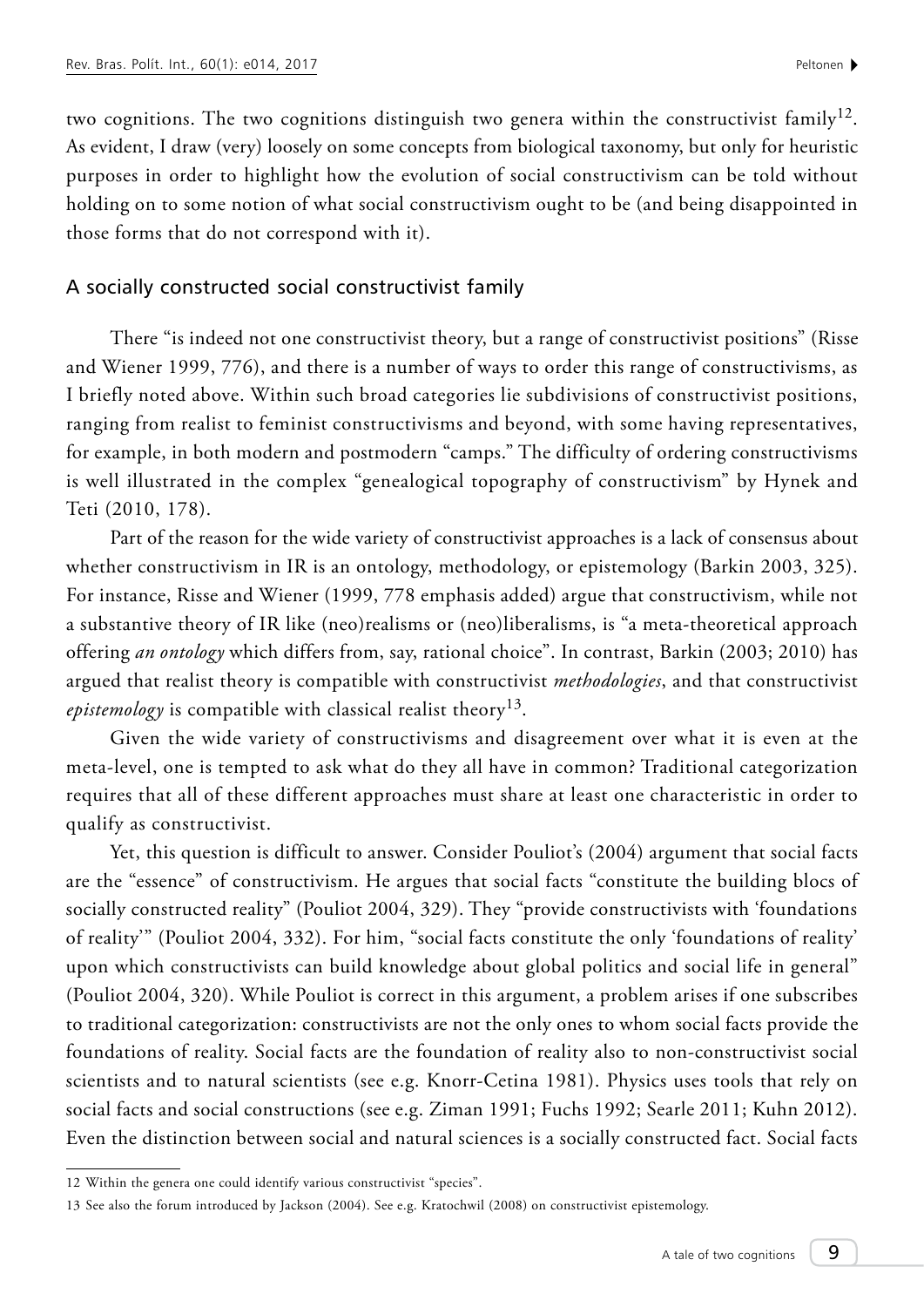provide the foundations of reality *to all*. Thus, while "social facts" is a "correct" answer to the question about what is shared by different constructivisms, it leaves many unhappy because the same could be said about any group of approaches.

And yet, even if I do not agree with Pouliot, I would not deny him the constructivist title if he chooses to apply it to his work. This is because the initial question is misleading.

The question asks what all constructivisms have in common, and thus it pushes us to look for at least one shared characteristic. Yet, not all constructivisms agree with such a requirement, because a number of constructivist approaches have followed, for instance, later Wittgenstein and let go of the idea of essences, the correspondence theory of truth, and exclusionary logic in categorization. In Wittgenstein's (2003 esp. §65-66) famous example, the "proceedings we call games" do not all have a common denominator, an essence, and yet they are related to each other. Wittgenstein (2003 §67) calls such relations *family resemblances*. This also applies to constructivism, and the various approaches in IR named constructivist need not share an essence with all others in order to count as constructivist. Instead of essences, we have family resemblances, fuzzy boundaries, and possibly non-exclusionary categorization, where one "thing" can legitimately fall under multiple categories or descriptions (already argued by e.g. Kratochwil 1989). Thus, IR constructivist approaches form a Wittgensteinian *family*14.

In sum, an important social constructivist tenet is that things are not "out there," waiting to be discovered, and this must apply also to constructivism itself. Already the diversity of IR constructivisms testifies that constructivism depends on us, the research community (or an epistemic community, Haas 1992; Adler 2005), and our intersubjective understandings. Because no authority exists which could "lay down the law" and define social constructivism once and for all by fiat, and because "there is no constructivist orthodoxy" (Jackson 2011, 4), the contemporary situation is one in which researchers construct intersubjective meanings and understandings of *constructivisms* – plural. Social constructivism is socially constructed, just like any other theory or approach, but there are multiple ways in which it can be constructed, deconstructed, and reconstructed<sup>15</sup>. And this is exactly what has happened as IR constructivism has evolved over the years.

#### A tale of two cognitions

The constructivist evolution can be seen as a tale of two genera, each distinguished by their cognitions. Instead of the usual story of some more or less uniform understanding of constructivism in its early days, which was then mainstreamed and lost something in the process, recall my earlier point that the roots of the IR constructivist family tree were always diverse. From the beginning there were many constructivisms, (see e.g. the topography in Hynek and Teti

<sup>14</sup> A somewhat similar point is made by Jackson (2011). See also Jackson and Nexon (2009).

<sup>15</sup> Note that this does not imply (absolute) relativism, that social constructivism can be constructed in any way possible by anyone. While individuals may construct their own understanding of constructivism, they do so with socially constructed and shared tools, and they must also be able to communicate their understanding of constructivism to others, or otherwise risk incomprehension (or worse).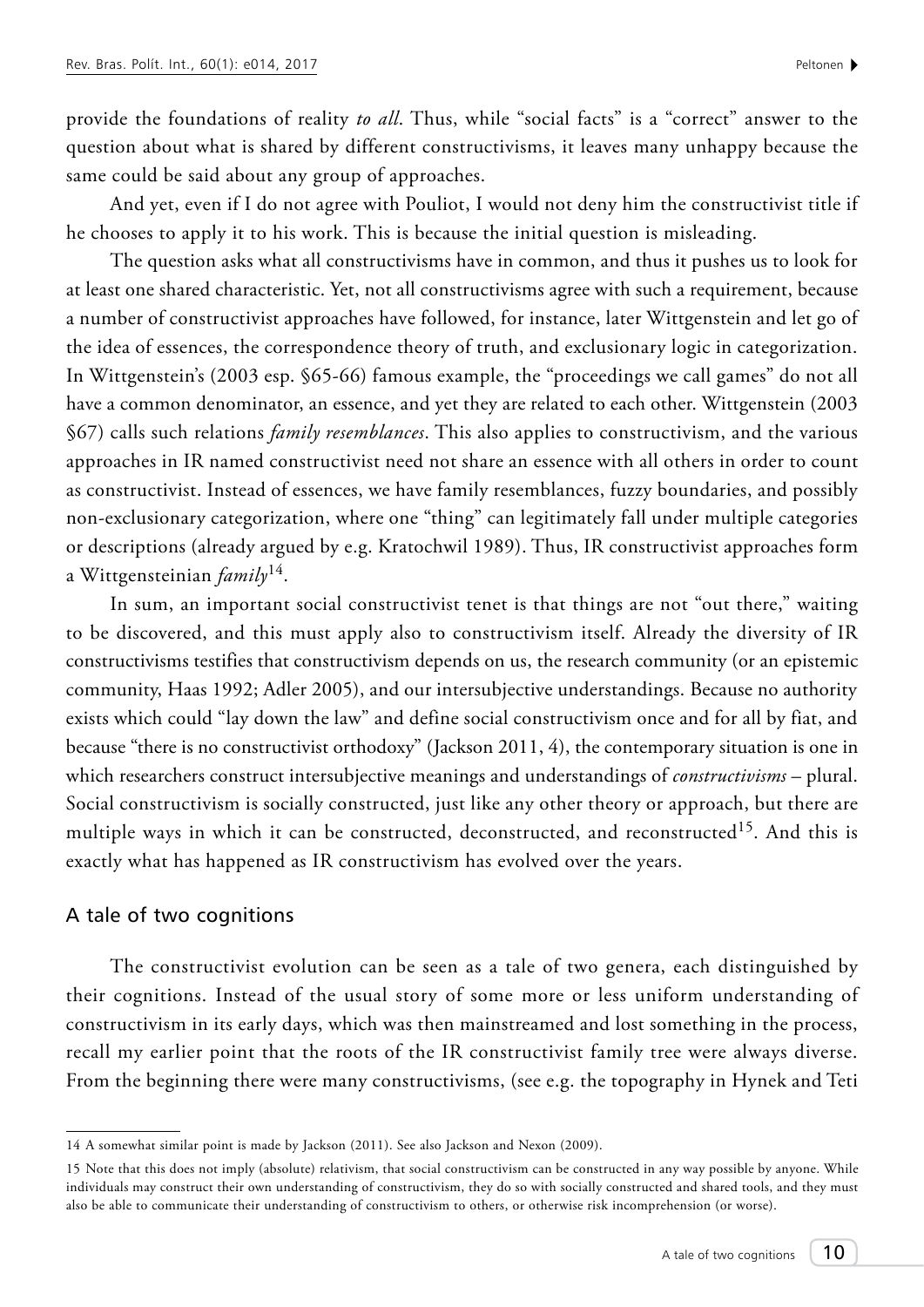2010, 178). Despite their differences, what such early constructivists as Kratochwil and Onuf shared, however, were particular notions of legitimate processes of knowing. Some might call it a shared worldview, and use the usual vocabulary of epistemology and ontology, or perhaps something else. I prefer to use the term cognition.

I use cognition as a shorthand for the mental processes of knowing, which includes perception, reasoning, and judgment. I prefer it over epistemology and ontology, because cognition allows me to take both of them together and simultaneously. Moreover, by not using these loaded terms, I avoid old trenches<sup>16</sup>. Furthermore, with the term cognition I can highlight, for example, that what has been at stake is not whether norms exist or whether they matter, but what the legitimate processes of knowing are and how they matter. Furthermore, cognition underlines the differences in perception and reasoning between various constructivisms without implying that some versions are not "really" constructivist, or that they are inconsistent or something similar. What some might call inconsistent constructivism, I call constructivism based on a different cognition which is consistent according to that cognition. Finally, my focus on cognition may help in seeing how many of the (meta-) theoretical and conceptual arguments and debates between constructivists and others (and *among* constructivists) have been about or over the legitimate mental processes of knowing. At times it has been explicit<sup>17</sup>, at other times implicit<sup>18</sup>.

To recall, George and Campbell (1990) called the wider intellectual debates of the 1980s "dissent". It was a call for "thinking space". Such thinking space was called for due to the prevalent mode of "scientific" cognition that seemed to ignore other legitimate modes of knowing. Such early IR constructivists as Kratochwil (1989) and Onuf (1989) were writing against established empiricist-(neo)positivist IR in order to make intellectual space for constructivism, which entailed a different mode of cognition from the contemporary mainstream (see also Lapid 1989).

The way in which both Kratochwil and Onuf fought for the widening of the contemporary intellectual space was by resorting to norms and rules<sup>19</sup>. Part of the argument was illustrative; they showed what the study of norms would enable or allow to see beyond what the prevalent, mainstream cognition enabled. For example Kratochwil's (1991, 5) justification for his book is to "gain a better picture of why actors in the international as well as in the domestic arena *have to resort to norms*". Contemporary regime theory debates formed the backdrop for his argument, and his call was for a different kind of thinking and reasoning than what was prevalent: norms must be understood as more than just intervening variables, if we are to perceive and apprehend the perceptions of the actors and acts we study – and by extension how norms affect our perceptions of their perceptions (a kind of double hermeneutic, see e.g. Giddens 1976). Also, Onuf argued for a different cognitive mode than the contemporary mainstream. His point is that we cannot

<sup>16</sup> See, for example, the exchange between Kratochwil (2007a,b) and Wight (2007a,b) on the *Journal of International Relations and Development*.

<sup>17</sup> See, for example, Kratochwil (1989) whose main argument is exactly about the way we should reason.

<sup>18</sup> Constructivism "is about human *consciousness* and its role in international life" (Ruggie 1998, 856 emphasis added).

<sup>19</sup> Many other authors would merit a discussion, but space restrictions limit my discussion. Yet, see, for example, Axelrod (1986), Nadelmann (1990), and Klotz (1995).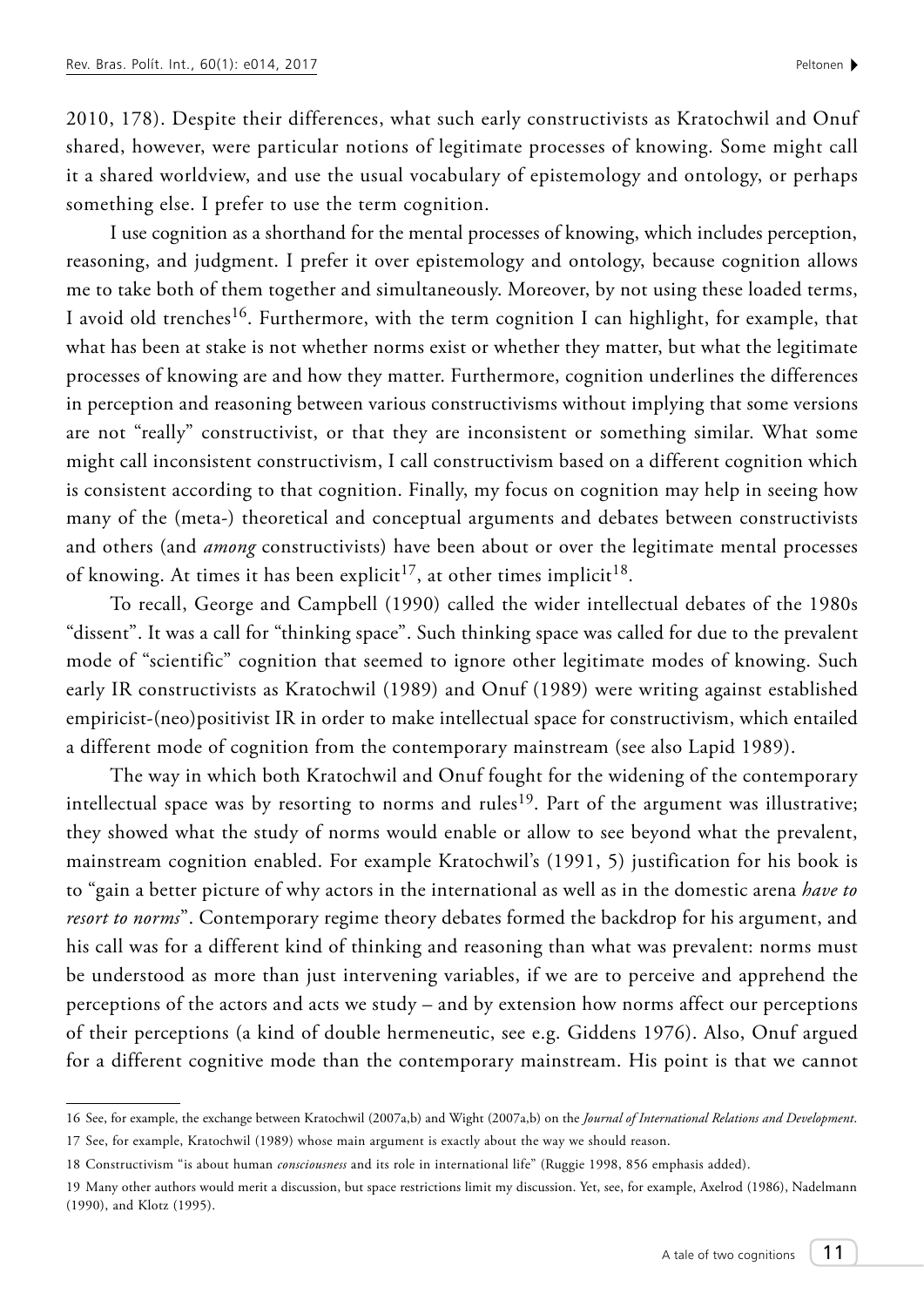apprehend the world without understanding the word (Onuf 1989, 94). For him, a "constructivist view denies that world and word are independent; they are mutually constitutive". The same applies to social rules (and hence norms), because all social rules are "necessarily and simultaneously constitutive and regulative" (Onuf 1989, 86).

Both Kratochwil and Onuf use a cognition that denies the usefulness of separating things in the world "out there" into neat entities in order to study their (mechanistic) causal relations. Instead, their proposals outlined a *joined* mode of cognition that understands its own situatedness in and as part of a social world and uses *reasoning and judgment* rather than inference or (logical) proof by necessity to make its case.

Some of this kind of cognition is evident in the so-called mainstream constructivism, of which I use Wendt's (2010) *via media* constructivism here as an example. Although their approaches differ in many respects, all three, Kratochwil, Onuf, and Wendt, share at least one central argument. The argument presented in their books is that we gain better or more useful knowledge and insight by perceiving things like culture, of which we are part, as being in motion but under constant reproduction (Wendt 2010, 188), rather than as static until motion or action is caused by some force. All three focus on a cognition that emphasizes knowing through an awareness of the co-constitution of agents and structure. Or, to quote Wendt (2010, 372), "state *cognition* depends on states systemic culture".

A difference, however, is seen in Wendt, and in a number of other contemporary authors<sup>20</sup>, because he diverges from the joined mode of cognition of Kratochwil and Onuf. He uses a cognition and language more familiar to the wider, mainly North American audience. Instead of the language and the ways of reasoning used by the "dissenters", he is in line with the contemporary understandings of legitimate and scientific ways of reasoning and argumentation.

The contemporary mainstream cognition, and the kind of reasoning process it deemed legitimate, can be illustrated by one of its authoritative sources: King et al. (1994, 37). According to King et al. "science … and interpretation are *not* fundamentally different endeavors aimed at divergent goals". This was used as a justification, for instance, by a highly influential volume on what became an important example of constructivist security research (Katzenstein 1996).

The important detail to note is that even though "science" and "interpretation" were not fundamentally different, or aimed at different goals in the reasoning deemed legitimate by the mainstream, these two were kept separate. This was contrary to what Kratochwil and Onuf had told us. They had argued that we should understand "science" and "interpretation" together, because ultimately they could not be separated from each other.

This mainstream cognition, *separate but equal*, made it possible to reason that the "dissent" was not as radical as some may have initially thought. Here, one need not share Hynek and Teti's (2010) vocabulary of "purges" and "hijackings". It suffices to recall Wendt's (2010, 372-73)

<sup>20</sup> See, for example, Katzenstein (1996) and Finnemore (1998). On how constructivism's empirical contributions fit within the (neo) positivist social science of IR, see Dessler (1999).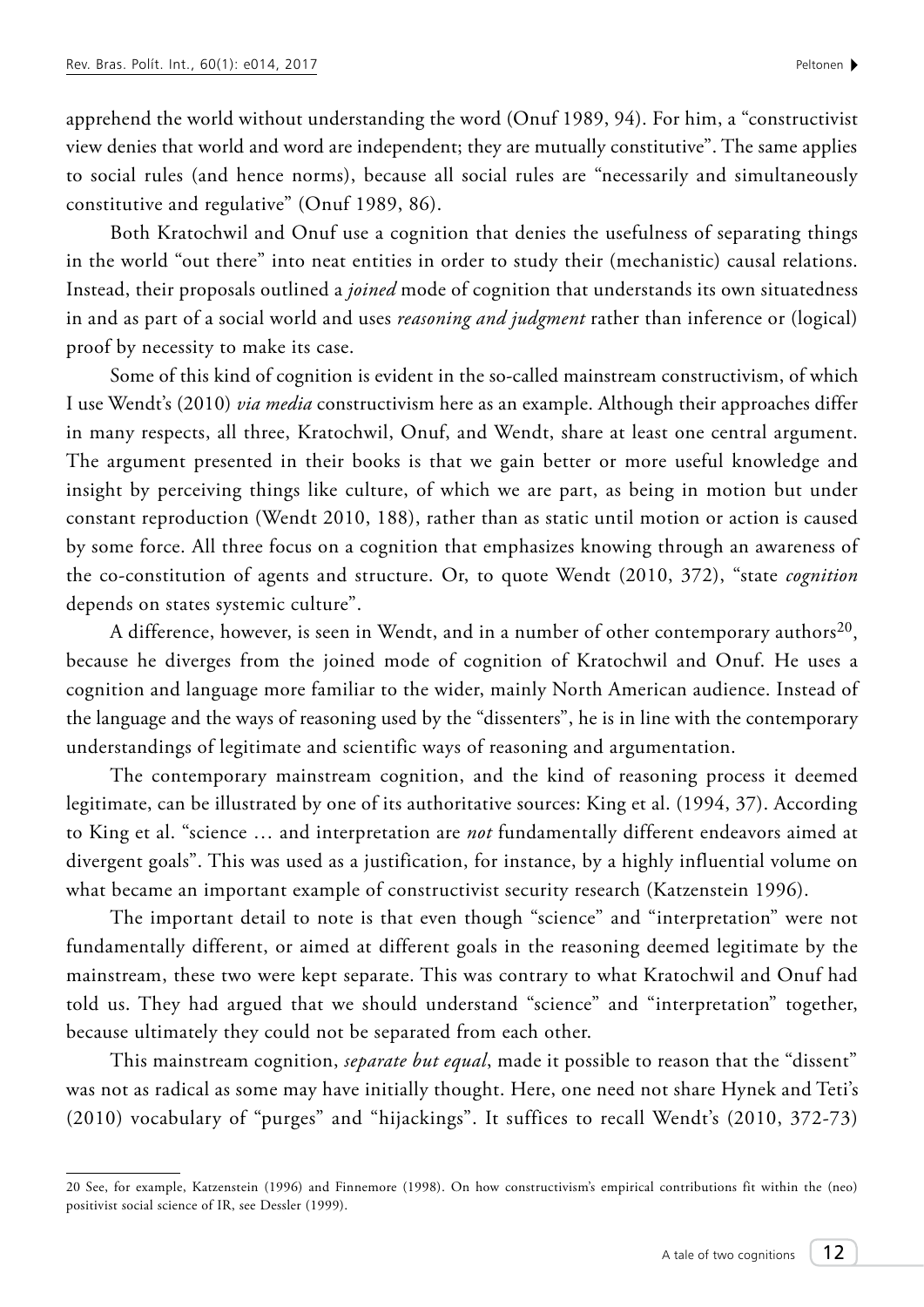argument that there was epistemologically nothing different between explaining social construction and what natural scientists study. Another example is how the article by Kratochwil and Ruggie (1986) had been a shock to the field, but the separate but equal cognition was used to explain that such approaches were not as radical as they seemed and to reason that they "converge substantially with those advocated by mainstream scholars" (Jepperson et al. 1996, 68). A third example of such efforts is the argument by Wendt, mentioned earlier, that causal and constitutive questions can be treated the same.

From the perspective of those using the separate but equal cognition, constructivism did not appear all that radical. For instance, in terms of methodology, an acknowledgment of norms and the social construction of identities did not mean a departure from "normal science" (Jepperson et al. 1996, 65). This meant adherence to the way of reasoning that science *must* advance through empirically testable propositions, whereas the joined cognition emphasized that there are other ways of knowing, and, anyway, tests do not explain themselves. Yet, because the kind of constructivism with the separate but equal cognition became more popular, for instance, constructivist norm research turned towards emphasizing structure, which in turn fit neo-positivist methodology in IR (Hofferberth and Weber 2015, 81), thus creating a mutually reinforcing cycle<sup>21</sup>. Important to note is, though, that what is at stake was not *whether* norms (or identities) matter. Constructivisms following both cognitions agreed that norms (and identities) matter. Rather, at stake was *which processes of knowing are legitimate* for studying *how* norms or identities matter.

To put it in a nutshell and with a different vocabulary, IR constructivism has been diverse from the beginning and it has been, and is, a kind of Wittgensteinian family. Some within this family use a different cognition and ways of reasoning, than others. Rather than a purge or a mainstreaming, the constructivist family has experienced evolution and an evolutionary branching due to the different cognitions used by different authors<sup>22</sup>. This means that the constructivist family split into two genera: one continued to apply the joined cognition, the other used the separate but equal cognition, which happened to be the contemporary mainstream cognition. The latter circumstance denotes that constructivism's evolutionary branching was probable, because the separate but equal cognition was so prevalent.

Furthermore, the evolutionary branching of constructivism supports my earlier argument that calling some constructivisms inconsistent is odd. Given that the constructivist family split into two genera, calling one genus (separate but equal constructivism), or particular "species" (individual contributions, to continue the vocabulary of biology) within it inconsistent according to the characteristics of another genus (joined constructivism) would be the real inconsistency. Putting it differently, constructivisms subscribing to the separate but equal cognition are consistent according to the criteria that characterizes this genus, and constructivisms subscribing to the joined cognition are consistent according to the criteria of that genus.

<sup>21</sup> See also Wendt's (2010, 184) admission of his biased treatment of structure, which possibly affected those using his work.

<sup>22</sup> On evolutionary branching, see, for example, Geritz et al. (1997); Wakano and Iwasa (2013).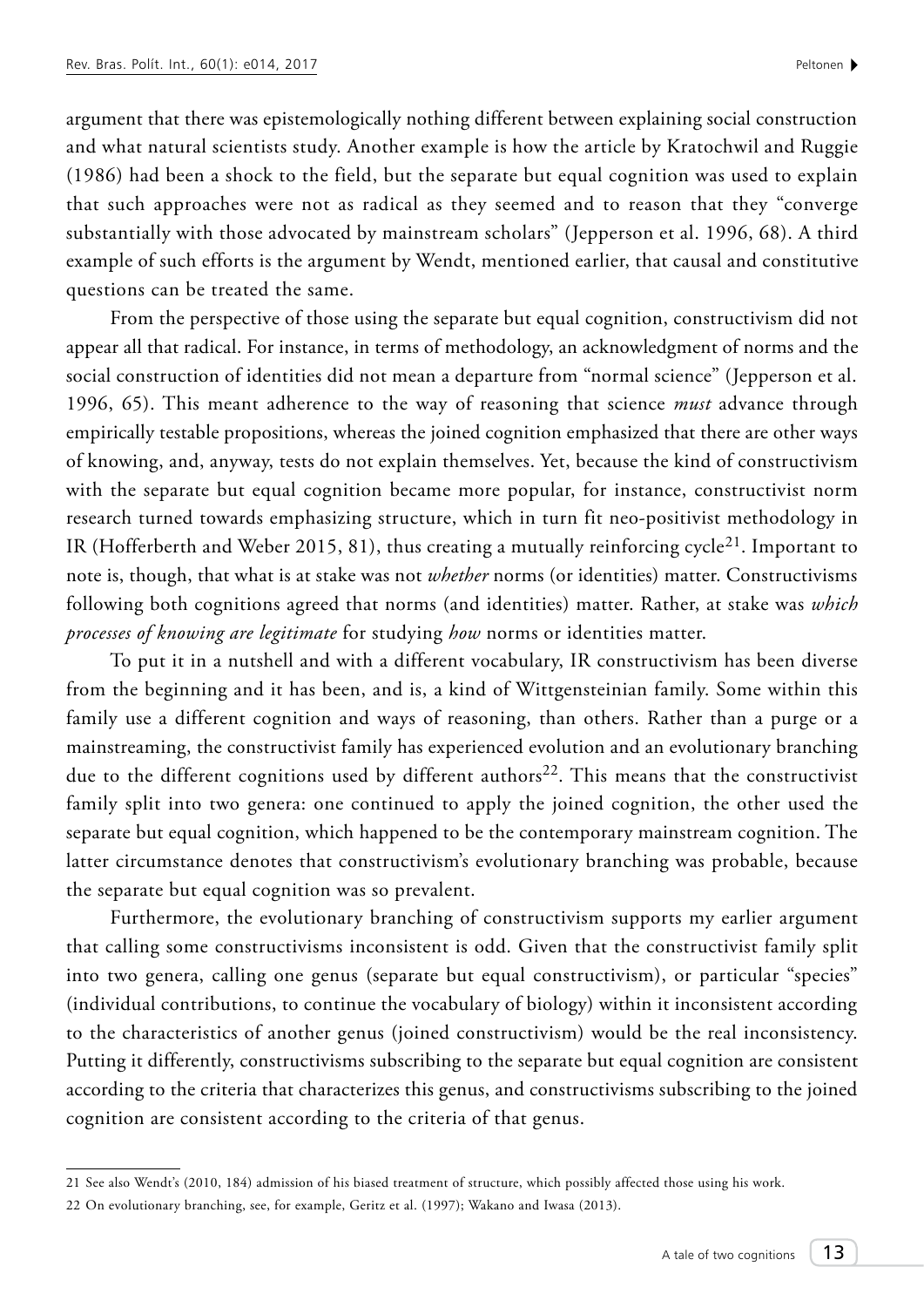## Conclusion

The paradox of IR constructivism being a success, but also a disappointment for many constructivists can be understood through constructivism's evolutionary path. While the disappointment is understandable, it is misplaced.

From the start, IR constructivism was not uniform; there never was "The Constructivism", but constructivisms. Among themselves, early constructivists, such as Onuf and Kratochwil, were quite different in their approaches and expressions. They shared, though, a kind of cognition that differed from the contemporary mainstream. A key insight of this "joined" cognition, or process of knowing and reasoning, was the inseparability of science and interpretation, which led them to emphasize historicity, context, contingency, and reflexivity. This cognition gained legitimacy thanks to the work of early constructivists (and others). Yet, with hindsight, and given that the contemporary dominant cognition was different, an evolutionary branching was probable, although at an uncertain time. The deepening of constructivist legitimacy required adaptation to the mainstream cognition, to its processes of reasoning and knowing, if for no other reason than to be able to communicate with the mainstream and to explain social constructivism in a language that was familiar to it (and vice versa). This cognition I called separate but equal, because it considers science and interpretation as equal in value, but, nevertheless, keeps them separate. In turn, this leads its adherents to believe in the centrality of the scientific method in the production of warranted knowledge. In a nutshell, the history of IR constructivism is an evolutionary tale of two cognitions, of two genera, within the Wittgensteinian constructivist family.

To the extent that there are (at least) two main genera of constructivism, contemporary disappointment in constructivism needs to self-reflect whether it is applying the characteristics of its own genus to the other one, and being unfair in doing so. It seems misplaced to be disappointed with some constructivisms for having adapted to the prevalent mainstream cognition, thus evolving into a new genus. Since the constructivist family split into two genera, mixing criteria of appraisal across them would be unfair.

The language of cognitions and genera helps in assessing future evolutions of IR constructivisms. If new ways of reasoning begin to influence constructivism, new genera are easy to add. It remains to be seen, for instance, how the practice turn and its way of reasoning influences constructivist evolution, perhaps more toward pragmatism (e.g. Friedrichs and Kratochwil 2009), or whether McCourt (2016) is correct in practice theory and relationalism forming the new constructivism. At least, by making distinctions in cognitions and genera, we can leave behind the unconstructive infighting over the "right" kind of constructivism.

## References

Adler, Emanuel. *Communitarian International Relations: The Epistemic Foundations of International Relations*. London: Routledge, 2005.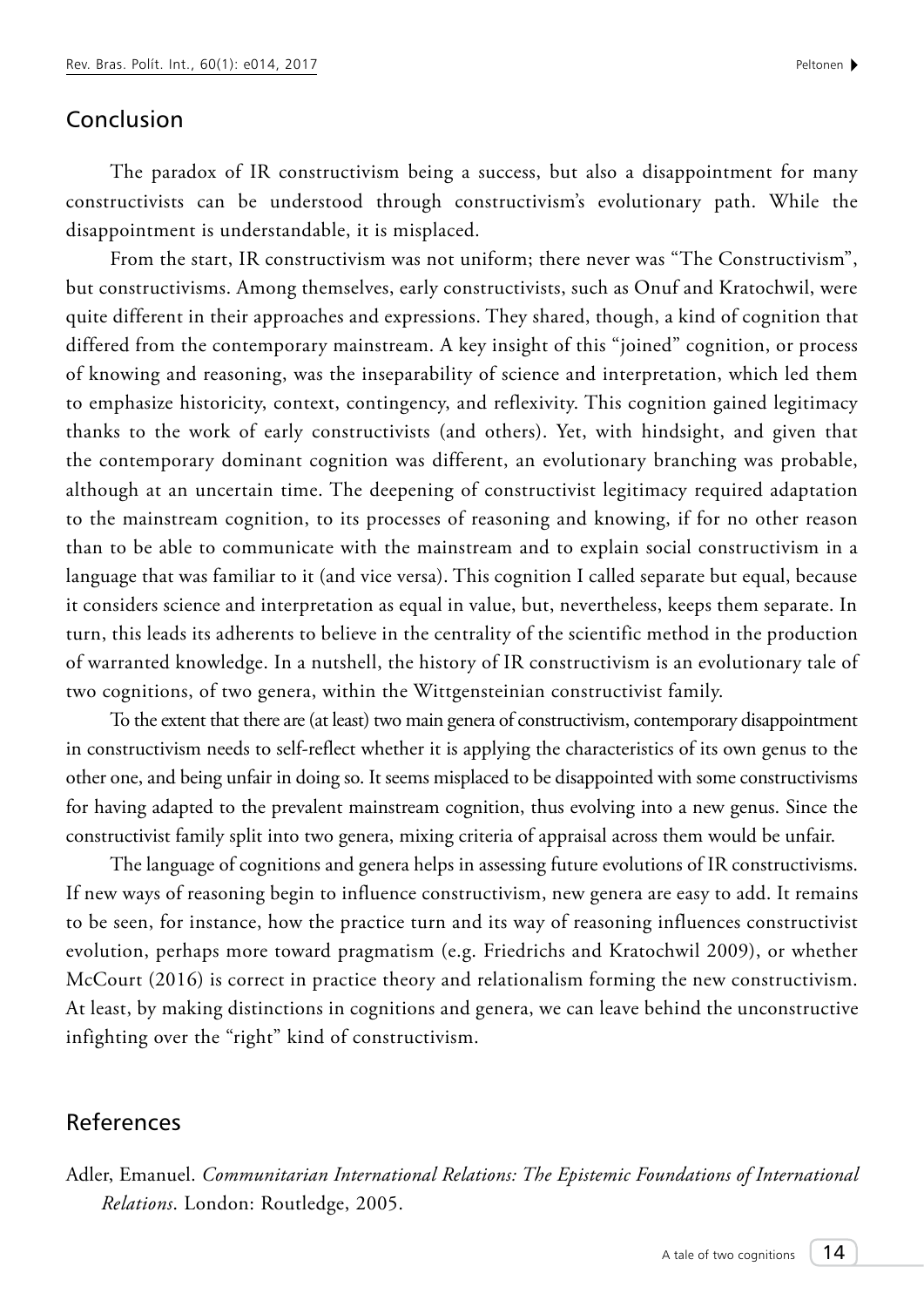- Adler, Emanuel. "Seizing the Middle Ground: Constructivism in World Politics". *European Journal of International Relations* 3 no. 3 (1997): 319-63.
- Ashley, R. K. "Geopolitics, Supplementary, Criticism: A Reply to Professors Roy and Walker". *Alternatives* 13 no. 1 (1988): 88.
- Axelrod, Robert. "An Evolutionary Approach to Norms". *American Political Science Review* 80 no. 4 (1986): 1095-111.
- Barkin, J. Samuel. "Realist Constructivism". *International Studies Review* 5 no. 3 (2003): 325-42.
- Barkin, J. Samuel. *Realist Constructivism: Rethinking International Relations Theory.* Cambridge: Cambridge University Press, 2010.
- Biersteker, Thomas J., and Cynthia Weber, eds. *State Sovereignty as Social Construct.* Cambridge: Cambridge University Press, 1996.
- Checkel, Jeffrey T. "Social Constructivisms in Global and European Politics: A Review Essay". *Review of International Studies* 30 no. 2 (2004): 229-44.
- Dessler, David. "Constructivism within a Positivist Social Science". *Review of International Studies* 25 no. 1 (1999): 123-37.
- Fierke, K. M. "Breaking the Silence: Language and Method in International Relations". In *Breaking the Silence: Language and Method in International Relations*, edited by François Debrix, 66-86. New York: M.E. Sharpe, 2003.
- Finnemore, Martha. "Constructing Norms of Humanitarian Intervention". In *Constructing Norms of Humanitarian Intervention*, edited by Peter J. Katzenstein, 153-185. New York: Columbia University Press, 1996.
- Finnemore, Martha and Kathryn Sikkink. "International Norm Dynamics and Political Change". *International Organization* 52 no. 4 (1998): 887-917.
- Friedrichs, Jörg and Friedrich Kratochwil. "On Acting and Knowing: How Pragmatism Can Advance International Relations Research and Methodology". *International Organization* 63 no. 4 (2009): 701-31.
- Fritsch, Stefan "Techonology and Global Affairs". *International Studies Perspectives* 12 no. 1 (2011): 27-45.
- Fuchs, Stephan. *The Professional Quest for Truth: A Social Theory of Science and Knowledge*. Albany: State University of New York Press, 1992.
- George, Jim and David Campbell. "Patterns of Dissent and the Celebration of Difference: Critical Social Theory and International Relations". *International Studies Quarterly* 34 no. 3 (1990): 269-93.
- Geritz, Stefan A. H., J. A. J. Metz, Éva Kisdi and Géza Meszéna. "Dynamics of Adaptation and Evolutionary Branching". *Physical Review Letters* 78 no. 10 (1997): 2024-7.
- Giddens, Anthony. *New Rules of Sociological Method: A Positive Critique of Interpretative Sociologies.*  New York: Basic Books, 1976.
- Griffiths, Martin, Steven Roach and M. Scott Solomon. *Fifty Key Thinkers in International Relations*. 2nd ed. London: Routledge, 2009.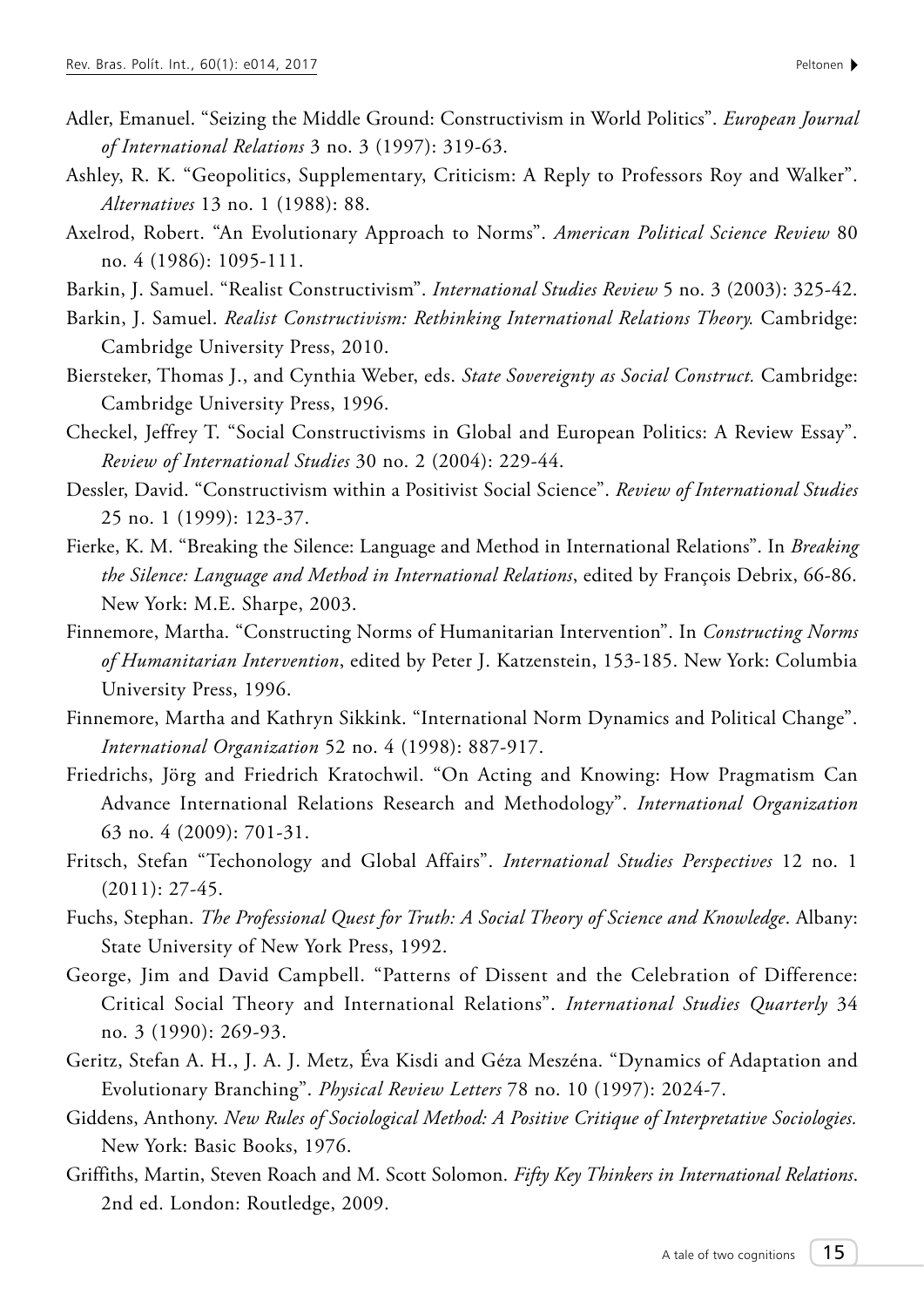- Guzzini, Stefano. "A Reconstruction of Constructivism in International Relations". *European Journal of International Relations* 6 no. 2 (2000): 147-82.
- Haas, Peter M. "Introduction: Epistemic Communities and International Policy Coordination". *International Organization* 46 no. 1 (1992): 1-35.
- Hay, Colin. *Political Analysis: A Critical Introduction*. Basingstoke: Palgrave, 2002.
- Hofferberth, Matthias and Christian Weber. "Lost in Translation: A Critique of Constructivist Norm Research". *Journal of International Relations and Development* 18 no. 1 (2015): 75-103.
- Hopf, Ted. "The Promise of Constructivism in International Relations Theory". *International Security* 23 no. 1 (1998): 171-200.
- Hynek, Nik and Andrea Teti. "Saving Identity from Postmodernism? The Normalization of Constructivism in International Relations". *Contemporary Political Theory* 9 no. 2 (2010): 171-99.
- Jackson, Patrick Thaddeus. "Forum Introduction: Is the State a Person? Why Should We Care?". *Review of International Studies* 30 no. 2 (2004): 255-8.
- Jackson, Patrick Thaddeus. "There Is No Such Thing as Constructivism". Duck of Minerva, March 20, 2011. http://duckofminerva.com/2011/03/there-is-no-such-thing-as.html
- Jackson, Patrick Thaddeus and Daniel H. Nexon. "Paradigmatic Faults in International-Relations Theory". *International Studies Quarterly* 53 no. 4 (2009): 907-30.
- Jepperson, Ronald J., Alexander Wendt and Peter J. Katzenstein. "Norms, Identity, and Culture in National Security". In *Norms, Identity, and Culture in National Security* Katzenstein, edited by J. Peter, 33-75. New York: Columbia University Press, 1996.
- Katzenstein, Peter J., ed. *The Culture of National Security: Norms and Identity in World Politics*. New York: Columbia University Press, 1996.
- Keohane, Robert O. "International Institutions: Two Approaches". *International Studies Quarterly* 32 no. 4 (1988): 379-96.
- King, Gary, Robert O. Keohane, and Sidney Verba. *Designing Social Inquiry*. Princeton: Princeton University Press, 1994.
- Klotz, Audie. "Norms Reconstituting Interests: Global Racial Equality and U.S. Sanctions against South Africa". *International Organization* 49 no. 3 (1995): 451-78.
- Knorr-Cetina, Karin D. *The Manufacture of Knowledge*. Oxford: Pergamon, 1981.
- Kratochwil, Friedrich. "Constructing a New Orthodoxy? Wendt"s `Social Theory of International Politics" and the Constructivist Challenge". *Millennium* 29 no. 1 (2000), 73-101.
- Kratochwil, Friedrich. "Constructivism: What It Is (Not) and How It Matters". In *Constructivism: What It Is (Not) and How It Matters*, edited by Donatella della Porta, and Michael Keating, 80-98. Cambridge: Cambridge University Press, 2008.
- Kratochwil, F. "Of communities, gangs, historicity and the problem of Santa Claus: replies to my critics." *Journal of International Relations and Development 10* no.1 (2007a): 57-78.
- Kratochwil, F. "Of false promises and good bets: a plea for a pragmatic approach to theory building (the Tartu lecture)." *Journal of International Relations and Development 10* no.1 (2007b): 1-15.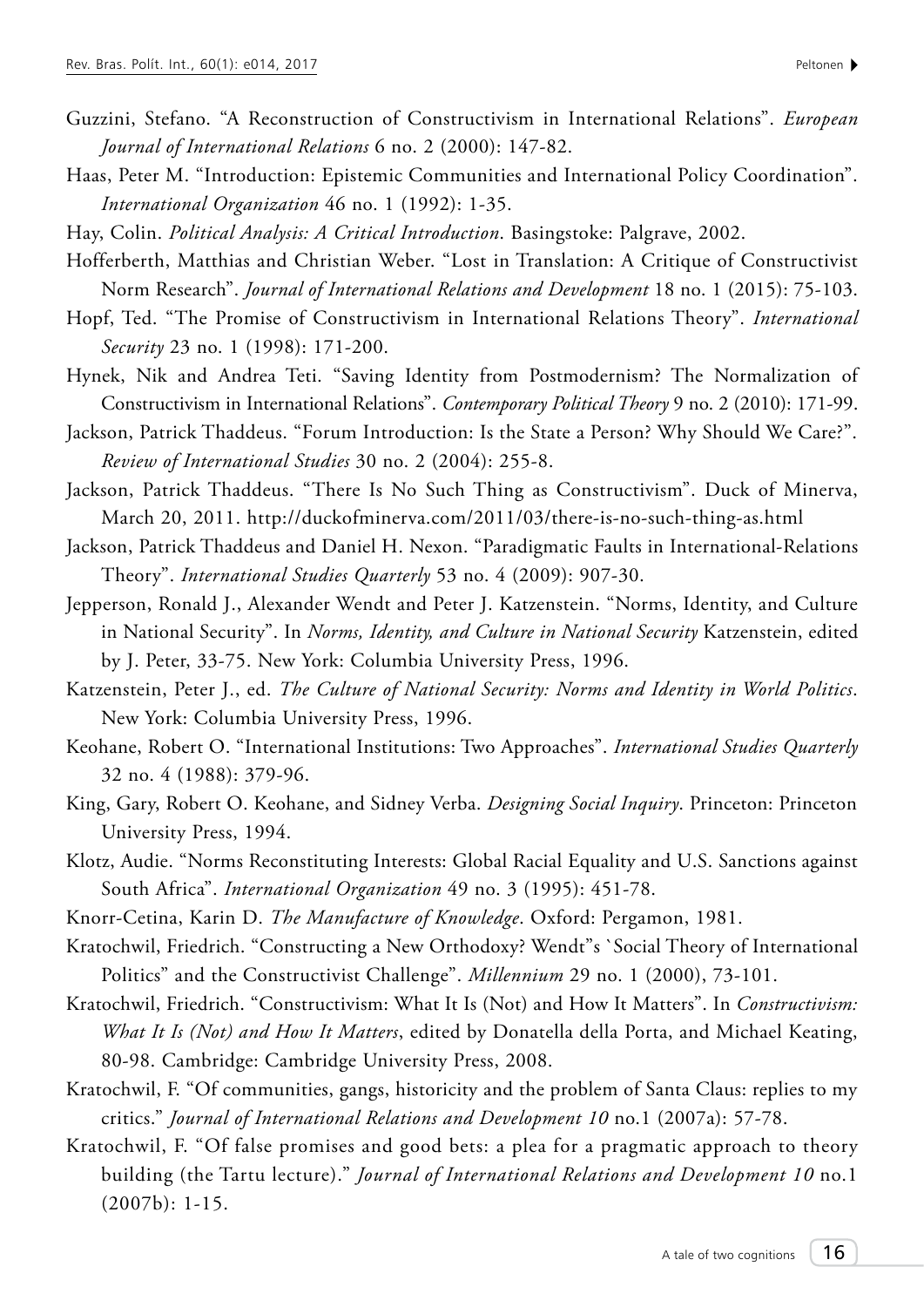- Kratochwil, Friedrich. *Rules, Norms, and Decisions: On the Conditions of Practical and Legal Reasoning in International Relations and Domestic Affairs* Cambridge: Cambridge University Press, 1989.
- Kratochwil, Friedrich. *Rules, Norms, and Decisions: On the Conditions of Practical and Legal Reasoning in International Relations and Domestic Affairs*. Cambridge: Cambridge University Press, 1991.
- Kratochwil, Friedrich, and John Gerard Ruggie. "International Organization: A State of the Art on an Art of the State". *International Organization* 40 no. 4 (1986): 753-75.
- Kuhn, Thomas S. *The Structure of Scientific Revolutions*. 4th ed. Chicago: University of Chicago Press, 2012.
- Kurowska, Xymena. "When Home Is Part of the Field: Negotiating Experience About Post-Enlargement Subjectivity". Paper presented at the Reclaiming constructivism in international relations, Salt Lake City, Utah, February 23, 2015.
- Kurowska, Xymena and Friedrich Kratochwil. "The Social Constructivist Sensibility and Csdp Research". In *The Social Constructivist Sensibility and Csdp Research*, edited by Xymena Kurowska, and Fabian Breuer, 86-110. London: Palgrave Macmillan, 2012. 86-110.
- Lapid, Yosef. "The Third Debate: On the Prospects of International Theory in a Post-Positivist Era". *International Studies Quarterly* 33 no. 3 (1989): 235-54.
- Latour, Bruno and Steve Woolgar. *Laboratory Life: The Construction of Scientific Knowledge*. 2nd ed. Princeton: Princeton University, 1986.
- Marsh, David. "Meta-Theoretical Issues". In *Theory and Methods in Political Science*, edited by David Marsh and Gerry Stoker, 212-31. 3rd ed. New York, Palgrave Macmillan, 2010.
- McCourt, David M. "Practice Theory and Relationalism as the New Constructivism". *International Studies Quarterly* 60 no. 3 (2016), 475-85.
- McCourt, David M. "(Third Generation) Constructivism in the Field of Scholarly Production: The Challenge of Reflexivity". Paper presented at the ISA annual conventon, Montreal, March 16-19, 2011.
- Michel, Torsten. "Pigs Can"t Fly, or Can They? Ontology, Scientific Realism and the Metaphysics of Presence in International Relations". *Review of International Studies* 35 no. 2 (2009): 397-419.
- Nadelmann, Ethan A. "Global Prohibition Regimes: The Evolution of Norms in International Society". *International Organization* 44 no. 4 (1990): 479-526.
- Onuf, Nicholas Greenwood. "Constructivism at the Crossroads; or, the Problem of Moderate-Sized Dry Goods". *International Political Sociology* 10 no. 2 (2016): 115-32..
- Onuf, Nicholas Greenwood.*The World of Our Making: Rules and Rule in Social Theory and International Relations*. Columbia: University of South Carolina Press, 1989.
- Pouliot, Vincent. "The Essence of Constructivism". *Journal of International Relations and Development* 7 no. 3 (2004): 319-36.
- Price, Richard and Christian Reus-Smit. "Dangerous Liaisons? Critical International Theory and Constructivism". *European Journal of International Relations* 4 no. 3 (1998): 259-94.
- Risse, Thomas and Antje Wiener. "Something Rotten" and the Social Construction of Social Constructivism: A Commont on Comments". *Journal of European Public Policy* 6 no. 5 (1999): 775-82.